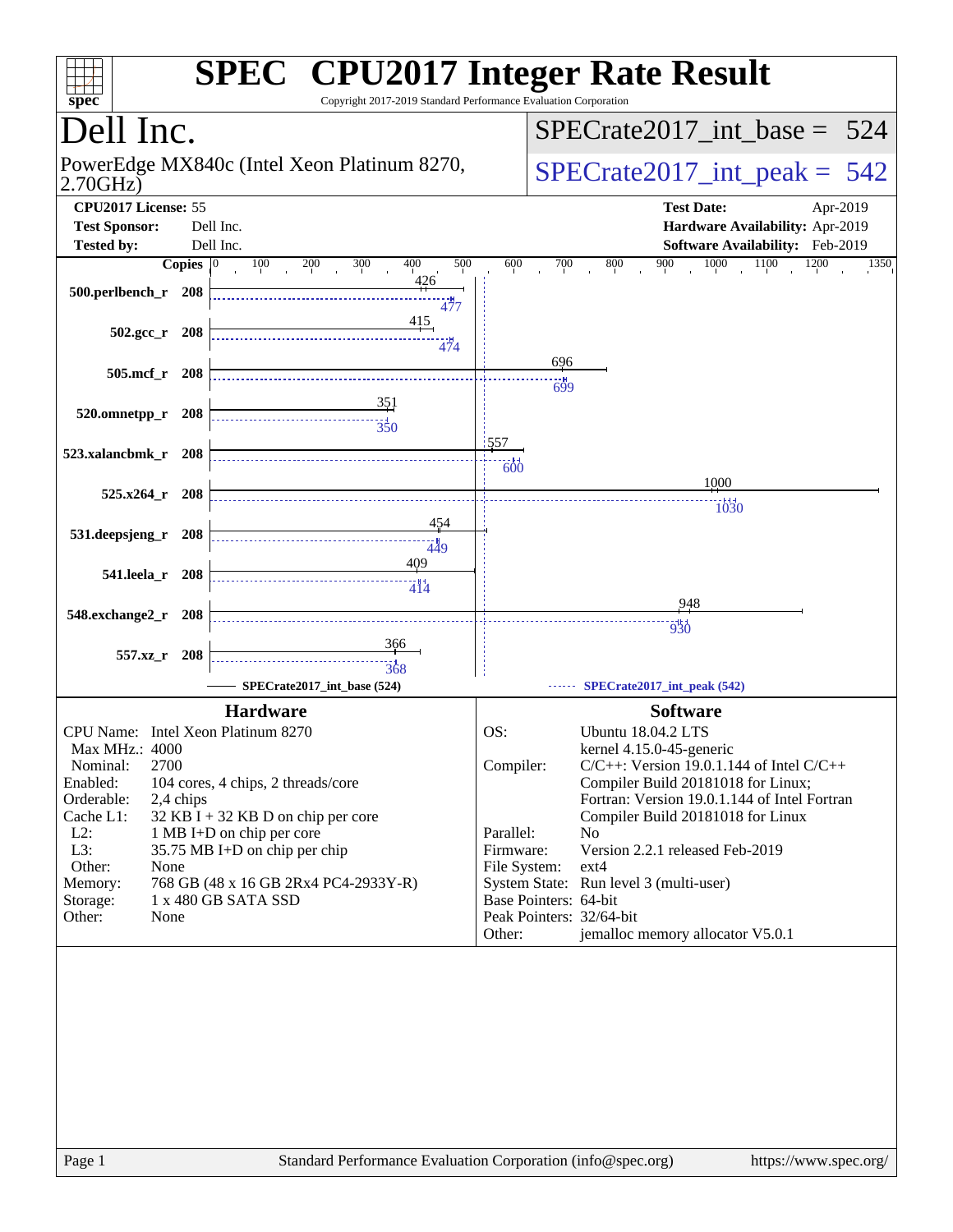

Copyright 2017-2019 Standard Performance Evaluation Corporation

### Dell Inc.

#### 2.70GHz) PowerEdge MX840c (Intel Xeon Platinum 8270,  $\vert$  [SPECrate2017\\_int\\_peak =](http://www.spec.org/auto/cpu2017/Docs/result-fields.html#SPECrate2017intpeak) 542

[SPECrate2017\\_int\\_base =](http://www.spec.org/auto/cpu2017/Docs/result-fields.html#SPECrate2017intbase) 524

**[CPU2017 License:](http://www.spec.org/auto/cpu2017/Docs/result-fields.html#CPU2017License)** 55 **[Test Date:](http://www.spec.org/auto/cpu2017/Docs/result-fields.html#TestDate)** Apr-2019 **[Test Sponsor:](http://www.spec.org/auto/cpu2017/Docs/result-fields.html#TestSponsor)** Dell Inc. **[Hardware Availability:](http://www.spec.org/auto/cpu2017/Docs/result-fields.html#HardwareAvailability)** Apr-2019 **[Tested by:](http://www.spec.org/auto/cpu2017/Docs/result-fields.html#Testedby)** Dell Inc. **[Software Availability:](http://www.spec.org/auto/cpu2017/Docs/result-fields.html#SoftwareAvailability)** Feb-2019

### **[Results Table](http://www.spec.org/auto/cpu2017/Docs/result-fields.html#ResultsTable)**

|                                    | <b>Base</b>   |                |       |                |       | <b>Peak</b>    |       |               |                |              |                |              |                |              |
|------------------------------------|---------------|----------------|-------|----------------|-------|----------------|-------|---------------|----------------|--------------|----------------|--------------|----------------|--------------|
| <b>Benchmark</b>                   | <b>Copies</b> | <b>Seconds</b> | Ratio | <b>Seconds</b> | Ratio | <b>Seconds</b> | Ratio | <b>Copies</b> | <b>Seconds</b> | <b>Ratio</b> | <b>Seconds</b> | <b>Ratio</b> | <b>Seconds</b> | <b>Ratio</b> |
| $500.$ perlbench_r                 | 208           | 661            | 501   | 777            | 426   | 795            | 417   | 208           | 694            | 477          | 687            | 482          | 696            | 476          |
| $502.\text{gcc}$ <sub>r</sub>      | 208           | 667            | 442   | 711            | 414   | 710            | 415   | 208           | 623            | 473          | 622            | 474          | 614            | 480          |
| $505$ .mcf r                       | 208           | 429            | 784   | 483            | 696   | 483            | 696   | 208           | 481            | 699          | 478            | 704          | 482            | 698          |
| 520.omnetpp_r                      | 208           | 750            | 364   | 778            | 351   | 781            | 350   | 208           | 779            | 350          | 781            | 350          | 779            | 350          |
| 523.xalancbmk r                    | 208           | 354            | 621   | 394            | 557   | 395            | 557   | 208           | 366            | 600          | 359            | 612          | 366            | 599          |
| 525.x264 r                         | 208           | 276            | 1320  | 363            | 1000  | 367            | 992   | 208           | 355            | 1030         | 359            | 1020         | 351            | 1040         |
| 531.deepsjeng_r                    | 208           | 436            | 547   | 525            | 454   | 528            | 451   | 208           | 530            | 449          | 532            | 448          | 527            | 452          |
| 541.leela r                        | 208           | 659            | 523   | 842            | 409   | 844            | 408   | 208           | 809            | 426          | 837            | 412          | 831            | 414          |
| 548.exchange2_r                    | 208           | 465            | 1170  | 588            | 927   | 575            | 948   | 208           | 586            | 930          | 577            | 944          | 589            | 926          |
| 557.xz r                           | 208           | 542            | 414   | 615            | 365   | 613            | 366   | 208           | 610            | 369          | 611            | <b>368</b>   | 613            | 367          |
| $SPECrate2017\_int\_base =$<br>524 |               |                |       |                |       |                |       |               |                |              |                |              |                |              |
| $CDDCA = 1.0047 + 1 = 1$           |               |                | - 48  |                |       |                |       |               |                |              |                |              |                |              |

**[SPECrate2017\\_int\\_peak =](http://www.spec.org/auto/cpu2017/Docs/result-fields.html#SPECrate2017intpeak) 542**

Results appear in the [order in which they were run](http://www.spec.org/auto/cpu2017/Docs/result-fields.html#RunOrder). Bold underlined text [indicates a median measurement](http://www.spec.org/auto/cpu2017/Docs/result-fields.html#Median).

#### **[Submit Notes](http://www.spec.org/auto/cpu2017/Docs/result-fields.html#SubmitNotes)**

 The numactl mechanism was used to bind copies to processors. The config file option 'submit' was used to generate numactl commands to bind each copy to a specific processor. For details, please see the config file.

### **[Operating System Notes](http://www.spec.org/auto/cpu2017/Docs/result-fields.html#OperatingSystemNotes)**

Stack size set to unlimited using "ulimit -s unlimited"

#### **[General Notes](http://www.spec.org/auto/cpu2017/Docs/result-fields.html#GeneralNotes)**

Environment variables set by runcpu before the start of the run: LD\_LIBRARY\_PATH = "/home/cpu2017/lib/ia32:/home/cpu2017/lib/intel64:/home/cpu2017/je5.0.1-32:/home/cpu2017/je5.0.1-64" Binaries compiled on a system with 1x Intel Core i9-7900X CPU + 32GB RAM memory using Redhat Enterprise Linux 7.5 NA: The test sponsor attests, as of date of publication, that CVE-2017-5754 (Meltdown) is mitigated in the system as tested and documented. Yes: The test sponsor attests, as of date of publication, that CVE-2017-5753 (Spectre variant 1) is mitigated in the system as tested and documented. Yes: The test sponsor attests, as of date of publication, that CVE-2017-5715 (Spectre variant 2) is mitigated in the system as tested and documented. Transparent Huge Pages enabled by default Prior to runcpu invocation Filesystem page cache synced and cleared with: sync; echo 3> /proc/sys/vm/drop\_caches runcpu command invoked through numactl i.e.:

**(Continued on next page)**

| Page 2 | Standard Performance Evaluation Corporation (info@spec.org) |  | https://www.spec.org/ |
|--------|-------------------------------------------------------------|--|-----------------------|
|--------|-------------------------------------------------------------|--|-----------------------|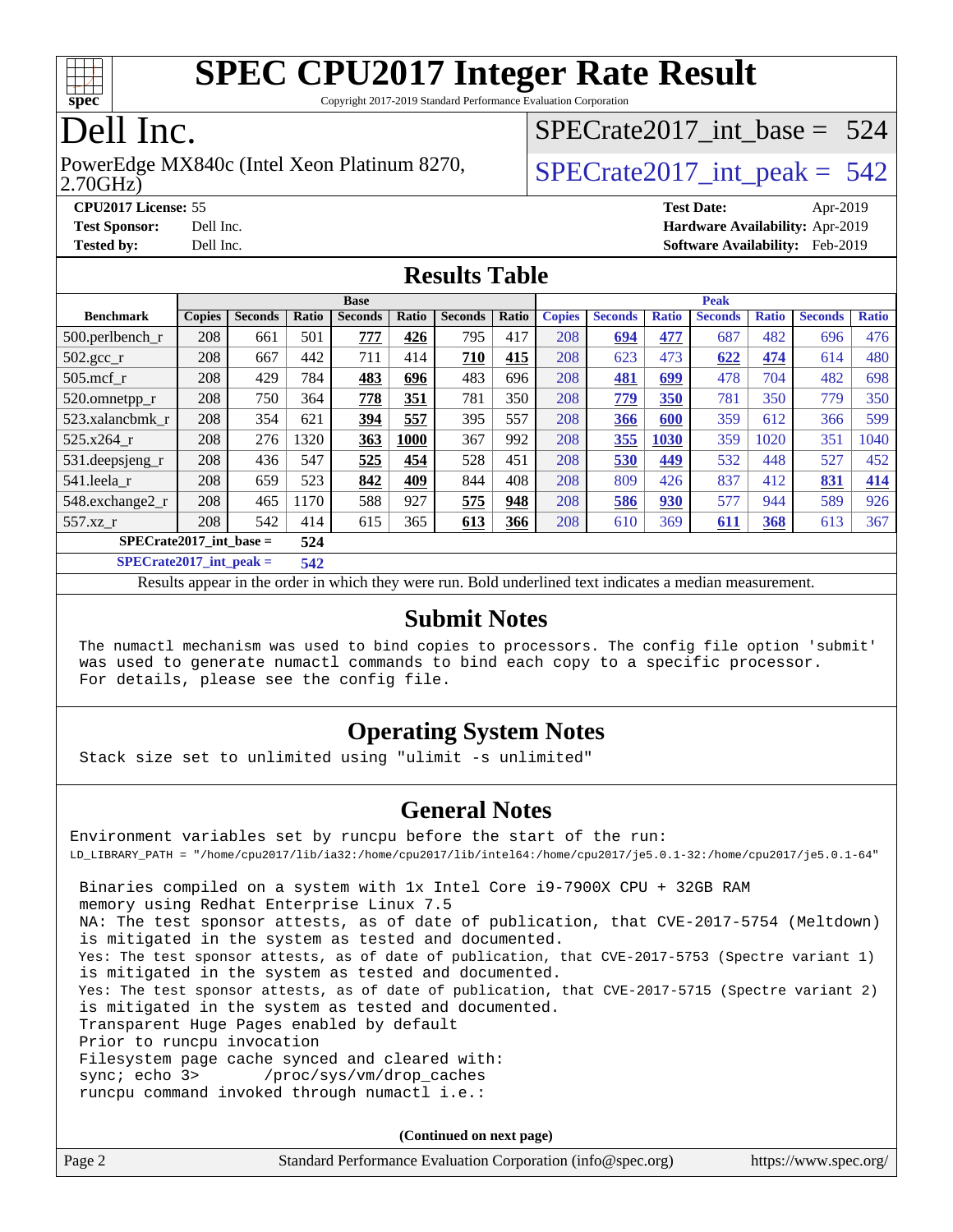

Copyright 2017-2019 Standard Performance Evaluation Corporation

### Dell Inc.

2.70GHz) PowerEdge MX840c (Intel Xeon Platinum 8270,  $\vert$  [SPECrate2017\\_int\\_peak =](http://www.spec.org/auto/cpu2017/Docs/result-fields.html#SPECrate2017intpeak) 542

[SPECrate2017\\_int\\_base =](http://www.spec.org/auto/cpu2017/Docs/result-fields.html#SPECrate2017intbase) 524

**[CPU2017 License:](http://www.spec.org/auto/cpu2017/Docs/result-fields.html#CPU2017License)** 55 **[Test Date:](http://www.spec.org/auto/cpu2017/Docs/result-fields.html#TestDate)** Apr-2019 **[Test Sponsor:](http://www.spec.org/auto/cpu2017/Docs/result-fields.html#TestSponsor)** Dell Inc. **[Hardware Availability:](http://www.spec.org/auto/cpu2017/Docs/result-fields.html#HardwareAvailability)** Apr-2019

**[Tested by:](http://www.spec.org/auto/cpu2017/Docs/result-fields.html#Testedby)** Dell Inc. **[Software Availability:](http://www.spec.org/auto/cpu2017/Docs/result-fields.html#SoftwareAvailability)** Feb-2019

#### **[General Notes \(Continued\)](http://www.spec.org/auto/cpu2017/Docs/result-fields.html#GeneralNotes)**

 numactl --interleave=all runcpu <etc> jemalloc, a general purpose malloc implementation built with the RedHat Enterprise 7.5, and the system compiler gcc 4.8.5 sources available from jemalloc.net or <https://github.com/jemalloc/jemalloc/releases>

#### **[Platform Notes](http://www.spec.org/auto/cpu2017/Docs/result-fields.html#PlatformNotes)**

 BIOS settings: ADDDC setting disabled Sub NUMA Cluster enabled Virtualization Technology disabled DCU Streamer Prefetcher disabled System Profile set to Custom CPU Performance set to Maximum Performance C States set to Autonomous C1E disabled Uncore Frequency set to Dynamic Energy Efficiency Policy set to Performance Memory Patrol Scrub disabled Logical Processor enabled CPU Interconnect Bus Link Power Management disabled PCI ASPM L1 Link Power Management disabled Sysinfo program /home/cpu2017/bin/sysinfo Rev: r5974 of 2018-05-19 9bcde8f2999c33d61f64985e45859ea9 running on intel-sut Tue Apr 23 21:22:30 2019 SUT (System Under Test) info as seen by some common utilities. For more information on this section, see <https://www.spec.org/cpu2017/Docs/config.html#sysinfo> From /proc/cpuinfo model name : Intel(R) Xeon(R) Platinum 8270 CPU @ 2.70GHz 4 "physical id"s (chips) 208 "processors" cores, siblings (Caution: counting these is hw and system dependent. The following excerpts from /proc/cpuinfo might not be reliable. Use with caution.) cpu cores : 26 siblings : 52 physical 0: cores 0 1 2 3 4 5 6 8 9 10 11 12 13 16 17 18 19 20 21 22 24 25 26 27 28 29 physical 1: cores 0 1 2 3 4 5 6 8 9 10 11 12 13 16 17 18 19 20 21 22 24 25 26 27 28 29 physical 2: cores 0 1 2 3 4 5 6 8 9 10 11 12 13 16 17 18 19 20 21 22 24 25 26 27 28 29 physical 3: cores 0 1 2 3 4 5 6 8 9 10 11 12 13 16 17 18 19 20 21 22 24 25 26 27 28 29

**(Continued on next page)**

| https://www.spec.org/ |  |
|-----------------------|--|
|                       |  |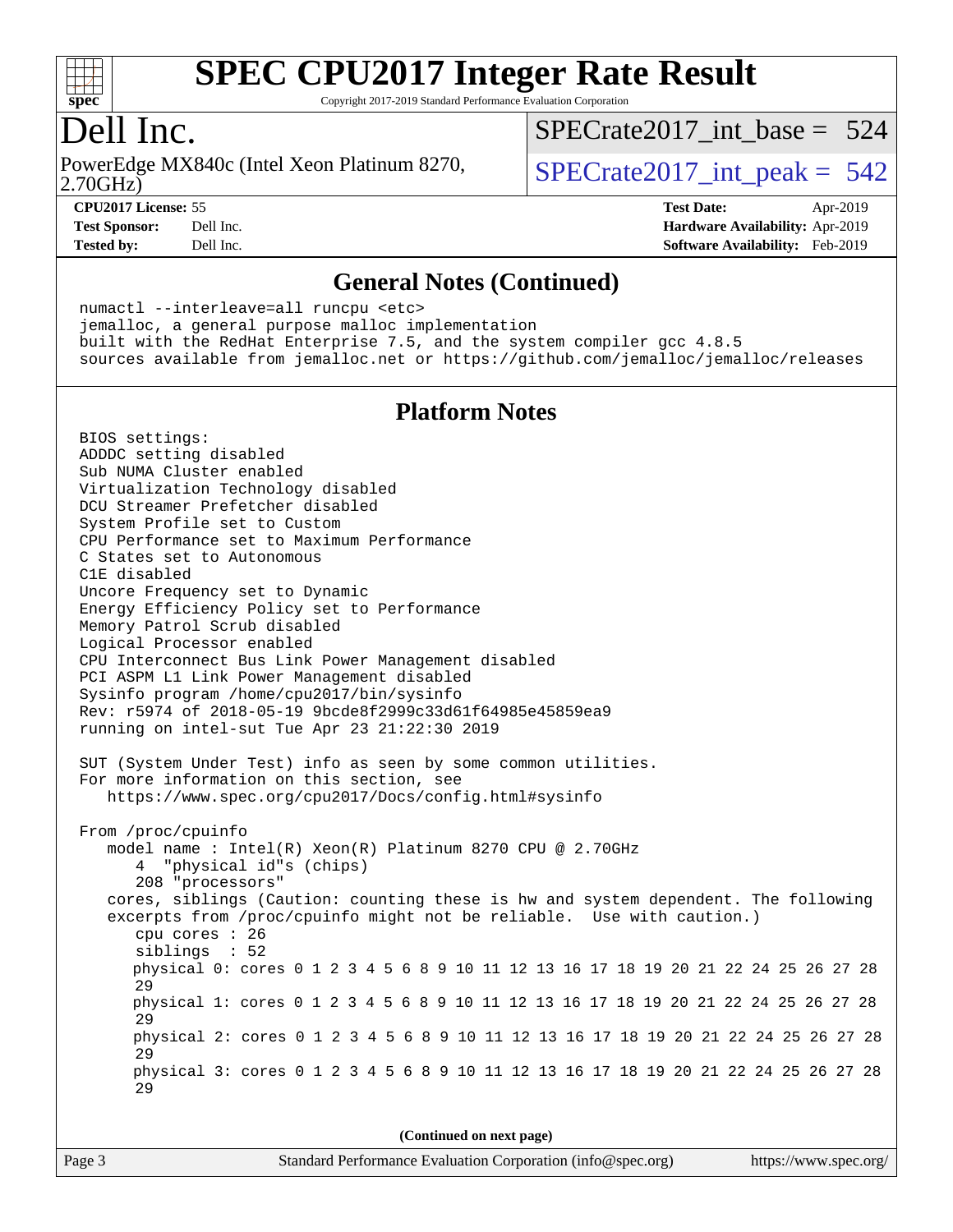

Copyright 2017-2019 Standard Performance Evaluation Corporation

### Dell Inc.

2.70GHz) PowerEdge MX840c (Intel Xeon Platinum 8270,  $\boxed{\text{SPECrate2017\_int\_peak = 542}}$ 

[SPECrate2017\\_int\\_base =](http://www.spec.org/auto/cpu2017/Docs/result-fields.html#SPECrate2017intbase) 524

**[CPU2017 License:](http://www.spec.org/auto/cpu2017/Docs/result-fields.html#CPU2017License)** 55 **[Test Date:](http://www.spec.org/auto/cpu2017/Docs/result-fields.html#TestDate)** Apr-2019 **[Test Sponsor:](http://www.spec.org/auto/cpu2017/Docs/result-fields.html#TestSponsor)** Dell Inc. **[Hardware Availability:](http://www.spec.org/auto/cpu2017/Docs/result-fields.html#HardwareAvailability)** Apr-2019 **[Tested by:](http://www.spec.org/auto/cpu2017/Docs/result-fields.html#Testedby)** Dell Inc. **[Software Availability:](http://www.spec.org/auto/cpu2017/Docs/result-fields.html#SoftwareAvailability)** Feb-2019

#### **[Platform Notes \(Continued\)](http://www.spec.org/auto/cpu2017/Docs/result-fields.html#PlatformNotes)**

| From 1scpu:                  |                                                                                                                 |  |  |  |  |  |
|------------------------------|-----------------------------------------------------------------------------------------------------------------|--|--|--|--|--|
| Architecture:                | x86 64                                                                                                          |  |  |  |  |  |
| $CPU$ op-mode( $s$ ):        | 32-bit, 64-bit                                                                                                  |  |  |  |  |  |
| Byte Order:                  | Little Endian                                                                                                   |  |  |  |  |  |
| CPU(s):                      | 208                                                                                                             |  |  |  |  |  |
| On-line CPU(s) list: $0-207$ |                                                                                                                 |  |  |  |  |  |
| Thread(s) per core:          | 2                                                                                                               |  |  |  |  |  |
| $Core(s)$ per socket:        | 26                                                                                                              |  |  |  |  |  |
| Socket(s):                   | $\overline{4}$                                                                                                  |  |  |  |  |  |
| NUMA $node(s):$              | 4                                                                                                               |  |  |  |  |  |
| Vendor ID:                   | GenuineIntel                                                                                                    |  |  |  |  |  |
| CPU family:                  | 6                                                                                                               |  |  |  |  |  |
| Model:                       | 85                                                                                                              |  |  |  |  |  |
| Model name:                  | Intel(R) Xeon(R) Platinum 8270 CPU @ 2.70GHz                                                                    |  |  |  |  |  |
| Stepping:                    | 6                                                                                                               |  |  |  |  |  |
| CPU MHz:                     | 3615.086                                                                                                        |  |  |  |  |  |
| BogoMIPS:                    | 5400.00                                                                                                         |  |  |  |  |  |
| Virtualization:              | $VT - x$                                                                                                        |  |  |  |  |  |
| L1d cache:                   | 32K                                                                                                             |  |  |  |  |  |
| Lli cache:                   | 32K                                                                                                             |  |  |  |  |  |
| L2 cache:                    | 1024K                                                                                                           |  |  |  |  |  |
| L3 cache:                    | 36608K                                                                                                          |  |  |  |  |  |
| NUMA node0 CPU(s):           |                                                                                                                 |  |  |  |  |  |
|                              | 0, 4, 8, 12, 16, 20, 24, 28, 32, 36, 40, 44, 48, 52, 56, 60, 64, 68, 72, 76, 80, 84, 88, 92, 96, 100, 104, 108, |  |  |  |  |  |
|                              | 112, 116, 120, 124, 128, 132, 136, 140, 144, 148, 152, 156, 160, 164, 168, 172, 176, 180, 184, 188, 192,        |  |  |  |  |  |
| 196,200,204                  |                                                                                                                 |  |  |  |  |  |
| NUMA node1 CPU(s):           |                                                                                                                 |  |  |  |  |  |
|                              | 1,5,9,13,17,21,25,29,33,37,41,45,49,53,57,61,65,69,73,77,81,85,89,93,97,101,105,109,                            |  |  |  |  |  |
|                              | 113, 117, 121, 125, 129, 133, 137, 141, 145, 149, 153, 157, 161, 165, 169, 173, 177, 181, 185, 189, 193,        |  |  |  |  |  |
| 197, 201, 205                |                                                                                                                 |  |  |  |  |  |
| NUMA node2 CPU(s):           |                                                                                                                 |  |  |  |  |  |
|                              | 2, 6, 10, 14, 18, 22, 26, 30, 34, 38, 42, 46, 50, 54, 58, 62, 66, 70, 74, 78, 82, 86, 90, 94, 98, 102, 106, 110 |  |  |  |  |  |
|                              | , 114, 118, 186, 186, 178, 174, 170, 174, 166, 168, 154, 154, 150, 146, 147, 178, 187, 187, 187, 187, 187, 118  |  |  |  |  |  |
| , 198, 202, 206              |                                                                                                                 |  |  |  |  |  |
| NUMA node3 CPU(s):           |                                                                                                                 |  |  |  |  |  |
|                              | 3, 7, 11, 15, 19, 23, 27, 31, 35, 39, 43, 47, 51, 55, 59, 63, 67, 71, 75, 79, 83, 87, 91, 95, 99, 103, 107, 111 |  |  |  |  |  |
| , 199, 203, 207              | ,115, 127, 183, 187, 179, 177, 177, 167, 169, 159, 155, 157, 147, 143, 149, 159, 159, 159, 169, 179, 179, 179   |  |  |  |  |  |
| Flags:                       | fpu vme de pse tsc msr pae mce cx8 apic sep mtrr pge mca cmov                                                   |  |  |  |  |  |
|                              | pat pse36 clflush dts acpi mmx fxsr sse sse2 ss ht tm pbe syscall nx pdpe1qb rdtscp                             |  |  |  |  |  |
|                              | lm constant_tsc art arch_perfmon pebs bts rep_good nopl xtopology nonstop_tsc cpuid                             |  |  |  |  |  |
|                              | aperfmperf pni pclmulqdq dtes64 monitor ds_cpl vmx smx est tm2 ssse3 sdbg fma cx16                              |  |  |  |  |  |
|                              | xtpr pdcm pcid dca sse4_1 sse4_2 x2apic movbe popcnt aes xsave avx f16c rdrand                                  |  |  |  |  |  |
|                              | lahf_lm abm 3dnowprefetch cpuid_fault epb cat_13 cdp_13 invpcid_single ssbd mba ibrs                            |  |  |  |  |  |
|                              | ibpb stibp ibrs_enhanced tpr_shadow vnmi flexpriority ept vpid fsgsbase tsc_adjust                              |  |  |  |  |  |
|                              | bmil hle avx2 smep bmi2 erms invpcid rtm cqm mpx rdt_a avx512f avx512dq rdseed adx                              |  |  |  |  |  |
|                              |                                                                                                                 |  |  |  |  |  |
|                              | (Continued on next page)                                                                                        |  |  |  |  |  |

Page 4 Standard Performance Evaluation Corporation [\(info@spec.org\)](mailto:info@spec.org) <https://www.spec.org/>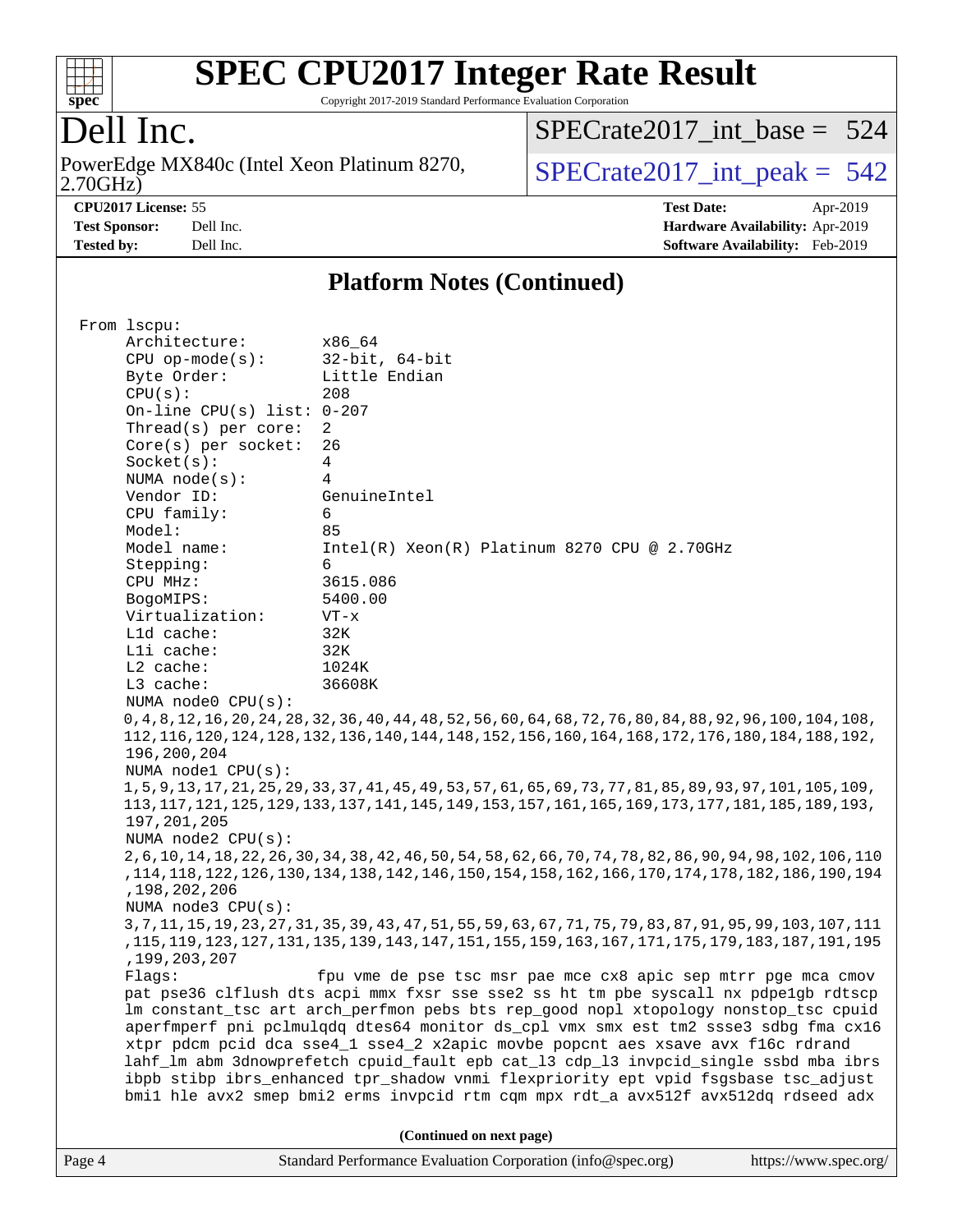

Copyright 2017-2019 Standard Performance Evaluation Corporation

### Dell Inc.

2.70GHz) PowerEdge MX840c (Intel Xeon Platinum 8270,  $\vert$  [SPECrate2017\\_int\\_peak =](http://www.spec.org/auto/cpu2017/Docs/result-fields.html#SPECrate2017intpeak) 542

[SPECrate2017\\_int\\_base =](http://www.spec.org/auto/cpu2017/Docs/result-fields.html#SPECrate2017intbase) 524

**[CPU2017 License:](http://www.spec.org/auto/cpu2017/Docs/result-fields.html#CPU2017License)** 55 **[Test Date:](http://www.spec.org/auto/cpu2017/Docs/result-fields.html#TestDate)** Apr-2019 **[Test Sponsor:](http://www.spec.org/auto/cpu2017/Docs/result-fields.html#TestSponsor)** Dell Inc. **[Hardware Availability:](http://www.spec.org/auto/cpu2017/Docs/result-fields.html#HardwareAvailability)** Apr-2019 **[Tested by:](http://www.spec.org/auto/cpu2017/Docs/result-fields.html#Testedby)** Dell Inc. **[Software Availability:](http://www.spec.org/auto/cpu2017/Docs/result-fields.html#SoftwareAvailability)** Feb-2019

#### **[Platform Notes \(Continued\)](http://www.spec.org/auto/cpu2017/Docs/result-fields.html#PlatformNotes)**

smap clflushopt clwb intel pt avx512cd avx512bw avx512vl xsaveopt xsavec xgetbv1 xsaves cqm\_llc cqm\_occup\_llc cqm\_mbm\_total cqm\_mbm\_local dtherm ida arat pln pts pku ospke avx512\_vnni flush\_l1d arch\_capabilities

 /proc/cpuinfo cache data cache size : 36608 KB

 From numactl --hardware WARNING: a numactl 'node' might or might not correspond to a physical chip. available: 4 nodes (0-3) node 0 cpus: 0 4 8 12 16 20 24 28 32 36 40 44 48 52 56 60 64 68 72 76 80 84 88 92 96 100 104 108 112 116 120 124 128 132 136 140 144 148 152 156 160 164 168 172 176 180 184 188 192 196 200 204 node 0 size: 191907 MB node 0 free: 191474 MB node 1 cpus: 1 5 9 13 17 21 25 29 33 37 41 45 49 53 57 61 65 69 73 77 81 85 89 93 97 101 105 109 113 117 121 125 129 133 137 141 145 149 153 157 161 165 169 173 177 181 185 189 193 197 201 205 node 1 size: 193526 MB node 1 free: 193071 MB node 2 cpus: 2 6 10 14 18 22 26 30 34 38 42 46 50 54 58 62 66 70 74 78 82 86 90 94 98 102 106 110 114 118 122 126 130 134 138 142 146 150 154 158 162 166 170 174 178 182 186 190 194 198 202 206 node 2 size: 193526 MB node 2 free: 193151 MB node 3 cpus: 3 7 11 15 19 23 27 31 35 39 43 47 51 55 59 63 67 71 75 79 83 87 91 95 99 103 107 111 115 119 123 127 131 135 139 143 147 151 155 159 163 167 171 175 179 183 187 191 195 199 203 207 node 3 size: 193523 MB node 3 free: 193105 MB node distances: node 0 1 2 3 0: 10 21 21 21 1: 21 10 21 21 2: 21 21 10 21 3: 21 21 21 10 From /proc/meminfo MemTotal: 791024352 kB HugePages\_Total: 0 Hugepagesize: 2048 kB /usr/bin/lsb\_release -d Ubuntu 18.04.2 LTS From /etc/\*release\* /etc/\*version\* debian\_version: buster/sid **(Continued on next page)**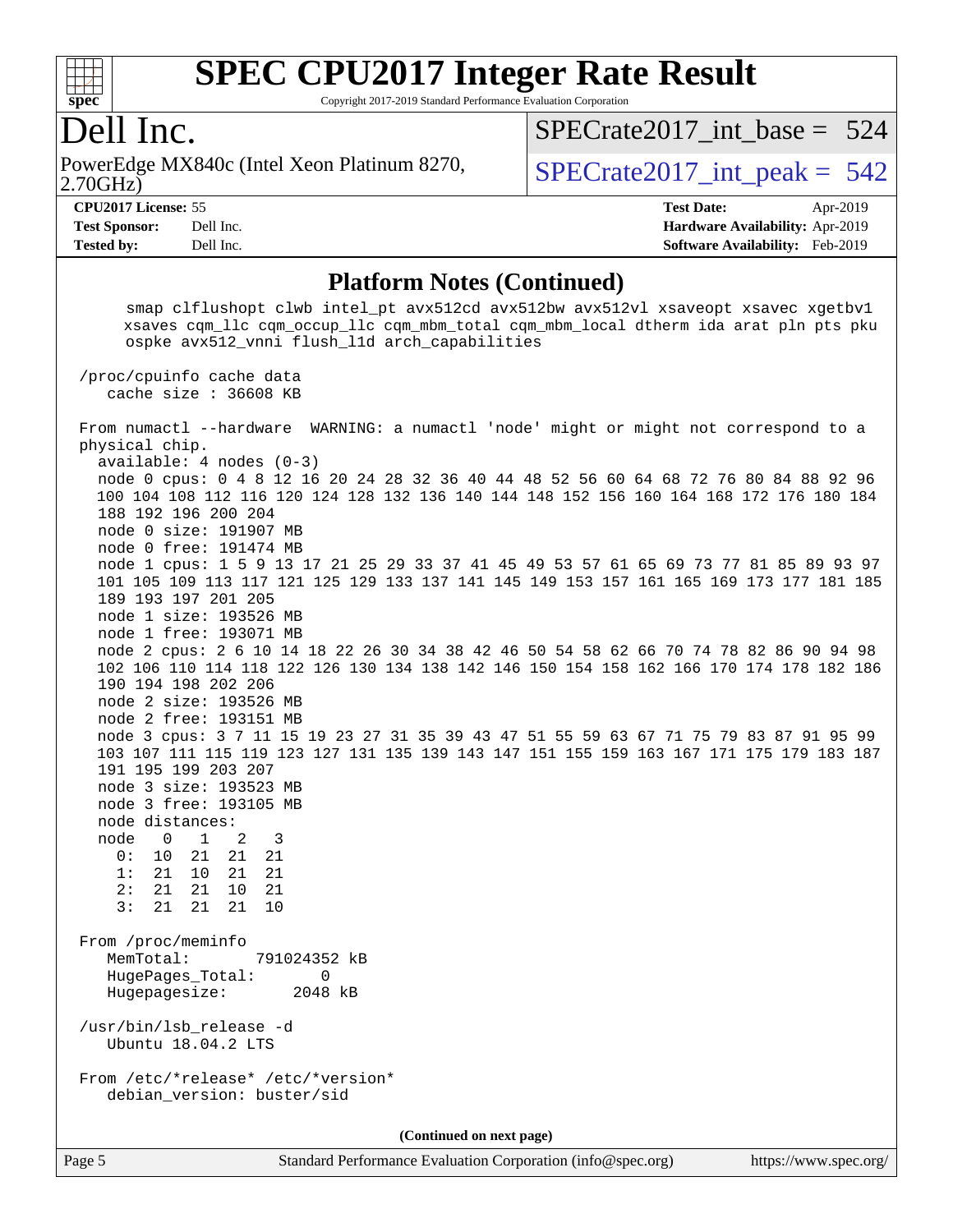

Copyright 2017-2019 Standard Performance Evaluation Corporation

### Dell Inc.

2.70GHz) PowerEdge MX840c (Intel Xeon Platinum 8270,  $\vert$  [SPECrate2017\\_int\\_peak =](http://www.spec.org/auto/cpu2017/Docs/result-fields.html#SPECrate2017intpeak) 542

[SPECrate2017\\_int\\_base =](http://www.spec.org/auto/cpu2017/Docs/result-fields.html#SPECrate2017intbase) 524

**[CPU2017 License:](http://www.spec.org/auto/cpu2017/Docs/result-fields.html#CPU2017License)** 55 **[Test Date:](http://www.spec.org/auto/cpu2017/Docs/result-fields.html#TestDate)** Apr-2019 **[Test Sponsor:](http://www.spec.org/auto/cpu2017/Docs/result-fields.html#TestSponsor)** Dell Inc. **[Hardware Availability:](http://www.spec.org/auto/cpu2017/Docs/result-fields.html#HardwareAvailability)** Apr-2019 **[Tested by:](http://www.spec.org/auto/cpu2017/Docs/result-fields.html#Testedby)** Dell Inc. **[Software Availability:](http://www.spec.org/auto/cpu2017/Docs/result-fields.html#SoftwareAvailability)** Feb-2019

#### **[Platform Notes \(Continued\)](http://www.spec.org/auto/cpu2017/Docs/result-fields.html#PlatformNotes)**

 os-release: NAME="Ubuntu" VERSION="18.04.2 LTS (Bionic Beaver)" ID=ubuntu ID\_LIKE=debian PRETTY\_NAME="Ubuntu 18.04.2 LTS" VERSION\_ID="18.04" HOME\_URL="<https://www.ubuntu.com/"> SUPPORT\_URL="<https://help.ubuntu.com/"> uname -a: Linux intel-sut 4.15.0-45-generic #48-Ubuntu SMP Tue Jan 29 16:28:13 UTC 2019 x86\_64 x86\_64 x86\_64 GNU/Linux Kernel self-reported vulnerability status: CVE-2017-5754 (Meltdown): Not affected CVE-2017-5753 (Spectre variant 1): Mitigation: \_\_user pointer sanitization CVE-2017-5715 (Spectre variant 2): Mitigation: Enhanced IBRS, IBPB run-level 3 Apr 23 19:46 SPEC is set to: /home/cpu2017 Filesystem Type Size Used Avail Use% Mounted on<br>
/dev/sda2 ext4 439G 19G 398G 5% / /dev/sda2 ext4 439G 19G 398G 5% / Additional information from dmidecode follows. WARNING: Use caution when you interpret this section. The 'dmidecode' program reads system data which is "intended to allow hardware to be accurately determined", but the intent may not be met, as there are frequent changes to hardware, firmware, and the "DMTF SMBIOS" standard. BIOS Dell Inc. 2.2.1 02/19/2019 Memory: 26x 002C00B3002C 18ASF2G72PDZ-2G6D1 16 GB 2 rank 2666 2x 00AD00B300AD HMA82GR7AFR8N-VK 16 GB 2 rank 2666 1x 00AD063200AD HMA82GR7AFR8N-VK 16 GB 2 rank 2666 19x 00CE063200CE M393A2K43BB1-CTD 16 GB 2 rank 2666 (End of data from sysinfo program) **[Compiler Version Notes](http://www.spec.org/auto/cpu2017/Docs/result-fields.html#CompilerVersionNotes)** ==============================================================================  $CC = 502 \text{ qcc r (peak)}$ ------------------------------------------------------------------------------

Intel(R) C Intel(R) 64 Compiler for applications running on IA-32, Version 19.0.1.144 Build 20181018

**(Continued on next page)**

Page 6 Standard Performance Evaluation Corporation [\(info@spec.org\)](mailto:info@spec.org) <https://www.spec.org/>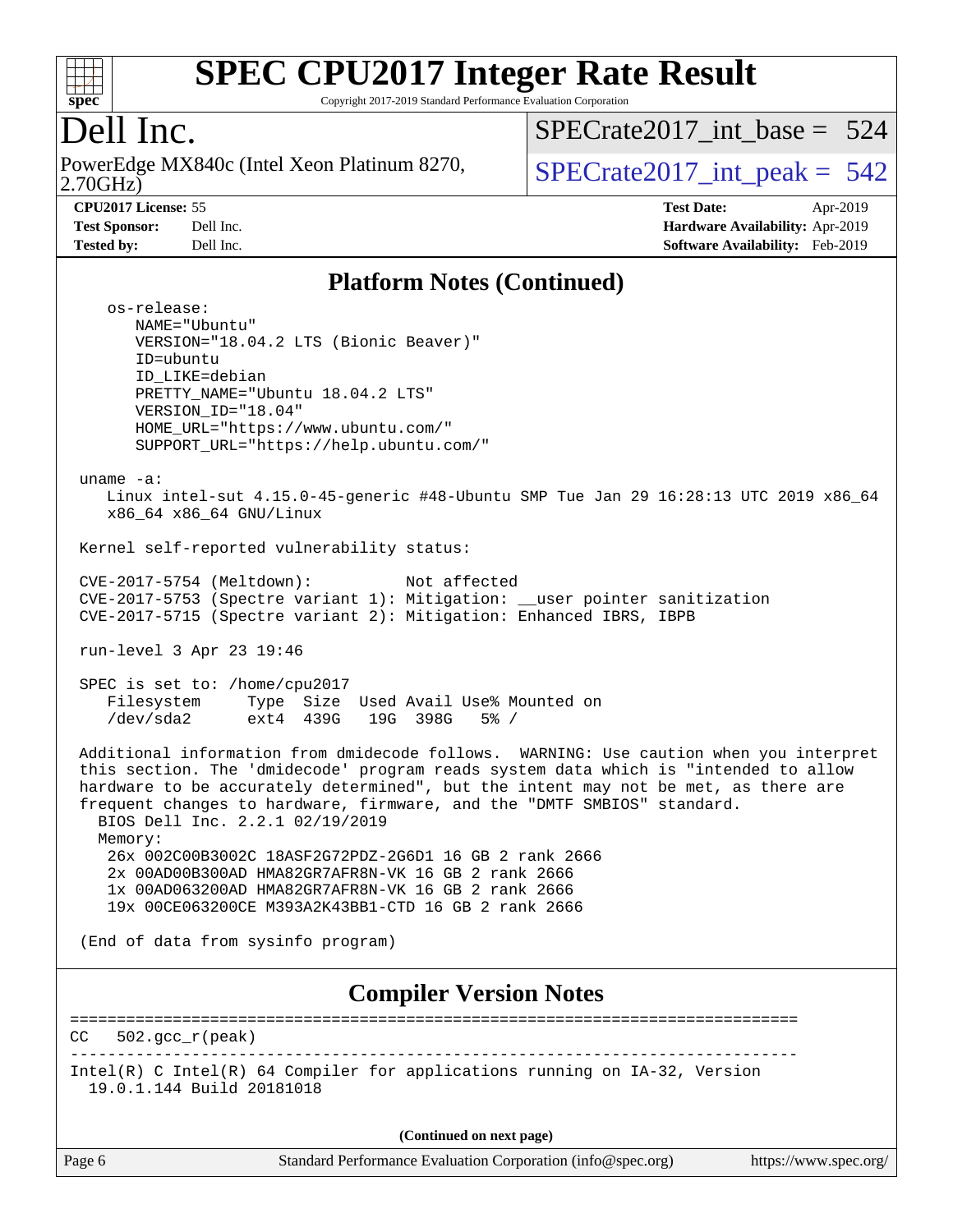

Copyright 2017-2019 Standard Performance Evaluation Corporation

### Dell Inc.

2.70GHz) PowerEdge MX840c (Intel Xeon Platinum 8270,  $\boxed{\text{SPECrate2017\_int\_peak = 542}}$ 

[SPECrate2017\\_int\\_base =](http://www.spec.org/auto/cpu2017/Docs/result-fields.html#SPECrate2017intbase) 524

**[CPU2017 License:](http://www.spec.org/auto/cpu2017/Docs/result-fields.html#CPU2017License)** 55 **[Test Date:](http://www.spec.org/auto/cpu2017/Docs/result-fields.html#TestDate)** Apr-2019 **[Test Sponsor:](http://www.spec.org/auto/cpu2017/Docs/result-fields.html#TestSponsor)** Dell Inc. **[Hardware Availability:](http://www.spec.org/auto/cpu2017/Docs/result-fields.html#HardwareAvailability)** Apr-2019 **[Tested by:](http://www.spec.org/auto/cpu2017/Docs/result-fields.html#Testedby)** Dell Inc. **[Software Availability:](http://www.spec.org/auto/cpu2017/Docs/result-fields.html#SoftwareAvailability)** Feb-2019

### **[Compiler Version Notes \(Continued\)](http://www.spec.org/auto/cpu2017/Docs/result-fields.html#CompilerVersionNotes)**

| Copyright (C) 1985-2018 Intel Corporation. All rights reserved.                                                                                                                          |
|------------------------------------------------------------------------------------------------------------------------------------------------------------------------------------------|
|                                                                                                                                                                                          |
| 500.perlbench_r(base) 502.gcc_r(base) 505.mcf_r(base, peak)<br>CC.<br>525.x264_r(base, peak) 557.xz_r(base, peak)                                                                        |
| Intel(R) C Intel(R) 64 Compiler for applications running on Intel(R) 64,<br>Version 19.0.1.144 Build 20181018<br>Copyright (C) 1985-2018 Intel Corporation. All rights reserved.         |
| $500.$ perlbench $r$ (peak)<br>CC                                                                                                                                                        |
| Intel(R) C Intel(R) 64 Compiler for applications running on Intel(R) 64,<br>Version 19.0.1.144 Build 20181018<br>Copyright (C) 1985-2018 Intel Corporation. All rights reserved.         |
| CXXC 523.xalancbmk_r(peak)                                                                                                                                                               |
| Intel(R) C++ Intel(R) 64 Compiler for applications running on IA-32, Version<br>19.0.1.144 Build 20181018<br>Copyright (C) 1985-2018 Intel Corporation. All rights reserved.             |
| CXXC 520.omnetpp_r(base, peak) 523.xalancbmk_r(base) 531.deepsjeng_r(base,<br>peak) 541.leela_r(base, peak)                                                                              |
| Intel(R) $C++$ Intel(R) 64 Compiler for applications running on Intel(R) 64,<br>Version 19.0.1.144 Build 20181018<br>Copyright (C) 1985-2018 Intel Corporation. All rights reserved.     |
| . _ _ _ _ _ _ _ _ _ _ _ _ _ _ _ _ _<br>548.exchange2_r(base, peak)<br>FC                                                                                                                 |
| $Intel(R)$ Fortran Intel(R) 64 Compiler for applications running on Intel(R)<br>64, Version 19.0.1.144 Build 20181018<br>Copyright (C) 1985-2018 Intel Corporation. All rights reserved. |
|                                                                                                                                                                                          |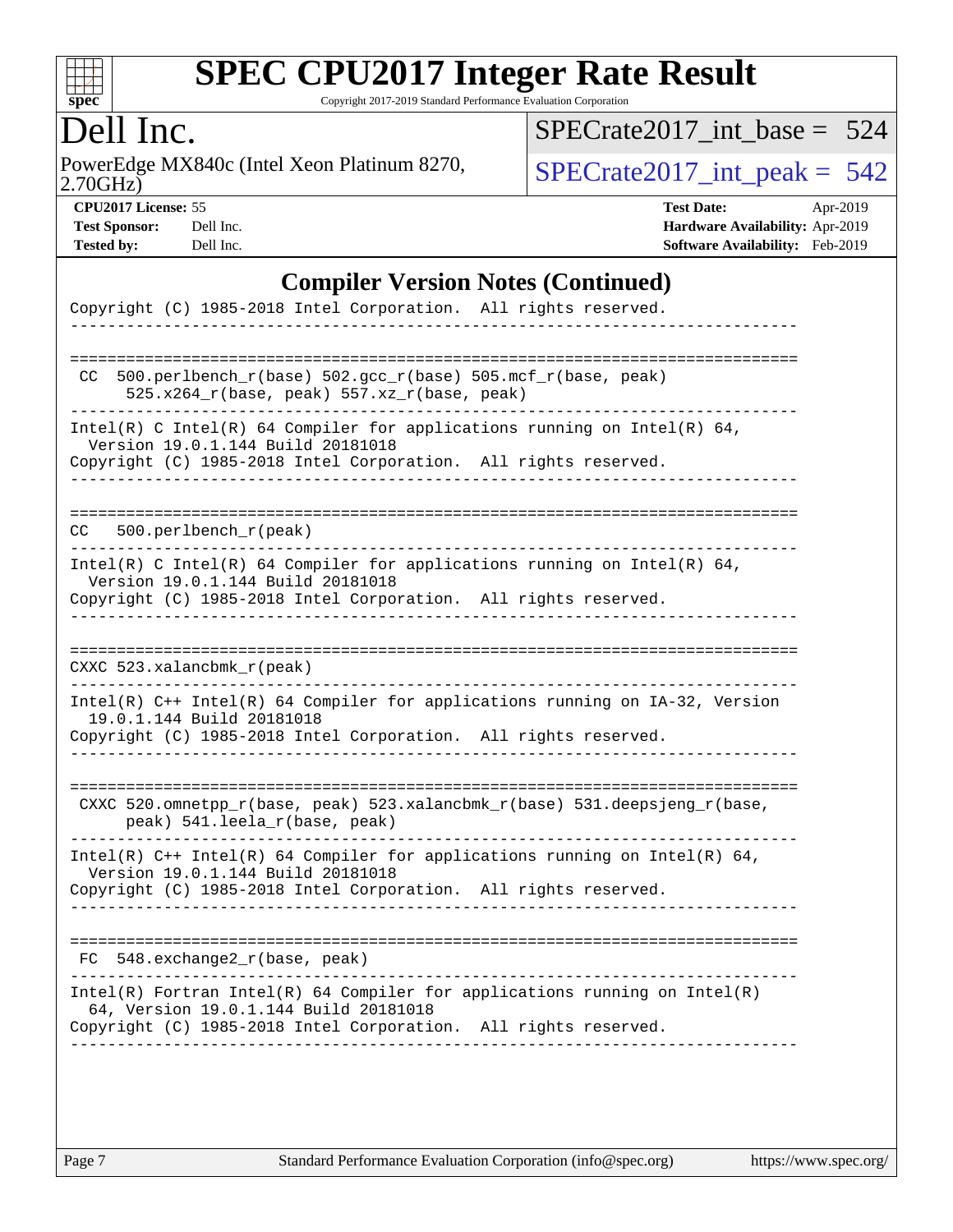

Copyright 2017-2019 Standard Performance Evaluation Corporation

## Dell Inc.

2.70GHz) PowerEdge MX840c (Intel Xeon Platinum 8270,  $\vert$  [SPECrate2017\\_int\\_peak =](http://www.spec.org/auto/cpu2017/Docs/result-fields.html#SPECrate2017intpeak) 542

[SPECrate2017\\_int\\_base =](http://www.spec.org/auto/cpu2017/Docs/result-fields.html#SPECrate2017intbase) 524

**[CPU2017 License:](http://www.spec.org/auto/cpu2017/Docs/result-fields.html#CPU2017License)** 55 **[Test Date:](http://www.spec.org/auto/cpu2017/Docs/result-fields.html#TestDate)** Apr-2019 **[Test Sponsor:](http://www.spec.org/auto/cpu2017/Docs/result-fields.html#TestSponsor)** Dell Inc. **[Hardware Availability:](http://www.spec.org/auto/cpu2017/Docs/result-fields.html#HardwareAvailability)** Apr-2019 **[Tested by:](http://www.spec.org/auto/cpu2017/Docs/result-fields.html#Testedby)** Dell Inc. **[Software Availability:](http://www.spec.org/auto/cpu2017/Docs/result-fields.html#SoftwareAvailability)** Feb-2019

### **[Base Compiler Invocation](http://www.spec.org/auto/cpu2017/Docs/result-fields.html#BaseCompilerInvocation)**

[C benchmarks](http://www.spec.org/auto/cpu2017/Docs/result-fields.html#Cbenchmarks): [icc -m64 -std=c11](http://www.spec.org/cpu2017/results/res2019q3/cpu2017-20190624-15376.flags.html#user_CCbase_intel_icc_64bit_c11_33ee0cdaae7deeeab2a9725423ba97205ce30f63b9926c2519791662299b76a0318f32ddfffdc46587804de3178b4f9328c46fa7c2b0cd779d7a61945c91cd35)

[C++ benchmarks:](http://www.spec.org/auto/cpu2017/Docs/result-fields.html#CXXbenchmarks) [icpc -m64](http://www.spec.org/cpu2017/results/res2019q3/cpu2017-20190624-15376.flags.html#user_CXXbase_intel_icpc_64bit_4ecb2543ae3f1412ef961e0650ca070fec7b7afdcd6ed48761b84423119d1bf6bdf5cad15b44d48e7256388bc77273b966e5eb805aefd121eb22e9299b2ec9d9)

[Fortran benchmarks](http://www.spec.org/auto/cpu2017/Docs/result-fields.html#Fortranbenchmarks): [ifort -m64](http://www.spec.org/cpu2017/results/res2019q3/cpu2017-20190624-15376.flags.html#user_FCbase_intel_ifort_64bit_24f2bb282fbaeffd6157abe4f878425411749daecae9a33200eee2bee2fe76f3b89351d69a8130dd5949958ce389cf37ff59a95e7a40d588e8d3a57e0c3fd751)

### **[Base Portability Flags](http://www.spec.org/auto/cpu2017/Docs/result-fields.html#BasePortabilityFlags)**

 500.perlbench\_r: [-DSPEC\\_LP64](http://www.spec.org/cpu2017/results/res2019q3/cpu2017-20190624-15376.flags.html#b500.perlbench_r_basePORTABILITY_DSPEC_LP64) [-DSPEC\\_LINUX\\_X64](http://www.spec.org/cpu2017/results/res2019q3/cpu2017-20190624-15376.flags.html#b500.perlbench_r_baseCPORTABILITY_DSPEC_LINUX_X64) 502.gcc\_r: [-DSPEC\\_LP64](http://www.spec.org/cpu2017/results/res2019q3/cpu2017-20190624-15376.flags.html#suite_basePORTABILITY502_gcc_r_DSPEC_LP64) 505.mcf\_r: [-DSPEC\\_LP64](http://www.spec.org/cpu2017/results/res2019q3/cpu2017-20190624-15376.flags.html#suite_basePORTABILITY505_mcf_r_DSPEC_LP64) 520.omnetpp\_r: [-DSPEC\\_LP64](http://www.spec.org/cpu2017/results/res2019q3/cpu2017-20190624-15376.flags.html#suite_basePORTABILITY520_omnetpp_r_DSPEC_LP64) 523.xalancbmk\_r: [-DSPEC\\_LP64](http://www.spec.org/cpu2017/results/res2019q3/cpu2017-20190624-15376.flags.html#suite_basePORTABILITY523_xalancbmk_r_DSPEC_LP64) [-DSPEC\\_LINUX](http://www.spec.org/cpu2017/results/res2019q3/cpu2017-20190624-15376.flags.html#b523.xalancbmk_r_baseCXXPORTABILITY_DSPEC_LINUX) 525.x264\_r: [-DSPEC\\_LP64](http://www.spec.org/cpu2017/results/res2019q3/cpu2017-20190624-15376.flags.html#suite_basePORTABILITY525_x264_r_DSPEC_LP64) 531.deepsjeng\_r: [-DSPEC\\_LP64](http://www.spec.org/cpu2017/results/res2019q3/cpu2017-20190624-15376.flags.html#suite_basePORTABILITY531_deepsjeng_r_DSPEC_LP64) 541.leela\_r: [-DSPEC\\_LP64](http://www.spec.org/cpu2017/results/res2019q3/cpu2017-20190624-15376.flags.html#suite_basePORTABILITY541_leela_r_DSPEC_LP64) 548.exchange2\_r: [-DSPEC\\_LP64](http://www.spec.org/cpu2017/results/res2019q3/cpu2017-20190624-15376.flags.html#suite_basePORTABILITY548_exchange2_r_DSPEC_LP64) 557.xz\_r: [-DSPEC\\_LP64](http://www.spec.org/cpu2017/results/res2019q3/cpu2017-20190624-15376.flags.html#suite_basePORTABILITY557_xz_r_DSPEC_LP64)

### **[Base Optimization Flags](http://www.spec.org/auto/cpu2017/Docs/result-fields.html#BaseOptimizationFlags)**

#### [C benchmarks](http://www.spec.org/auto/cpu2017/Docs/result-fields.html#Cbenchmarks):

[-Wl,-z,muldefs](http://www.spec.org/cpu2017/results/res2019q3/cpu2017-20190624-15376.flags.html#user_CCbase_link_force_multiple1_b4cbdb97b34bdee9ceefcfe54f4c8ea74255f0b02a4b23e853cdb0e18eb4525ac79b5a88067c842dd0ee6996c24547a27a4b99331201badda8798ef8a743f577) [-xCORE-AVX512](http://www.spec.org/cpu2017/results/res2019q3/cpu2017-20190624-15376.flags.html#user_CCbase_f-xCORE-AVX512) [-ipo](http://www.spec.org/cpu2017/results/res2019q3/cpu2017-20190624-15376.flags.html#user_CCbase_f-ipo) [-O3](http://www.spec.org/cpu2017/results/res2019q3/cpu2017-20190624-15376.flags.html#user_CCbase_f-O3) [-no-prec-div](http://www.spec.org/cpu2017/results/res2019q3/cpu2017-20190624-15376.flags.html#user_CCbase_f-no-prec-div) [-qopt-mem-layout-trans=4](http://www.spec.org/cpu2017/results/res2019q3/cpu2017-20190624-15376.flags.html#user_CCbase_f-qopt-mem-layout-trans_fa39e755916c150a61361b7846f310bcdf6f04e385ef281cadf3647acec3f0ae266d1a1d22d972a7087a248fd4e6ca390a3634700869573d231a252c784941a8) [-L/usr/local/IntelCompiler19/compilers\\_and\\_libraries\\_2019.1.144/linux/compiler/lib/intel64](http://www.spec.org/cpu2017/results/res2019q3/cpu2017-20190624-15376.flags.html#user_CCbase_qkmalloc_link_f25da0aa8cf9bced0533715046f0c2fbfb1a7191e3e496916672e09b4c388a884c4c7e4862cb529343da2264b43416df65c99fd1ddbf5dd13ae6d3130cf47881) [-lqkmalloc](http://www.spec.org/cpu2017/results/res2019q3/cpu2017-20190624-15376.flags.html#user_CCbase_qkmalloc_link_lib_79a818439969f771c6bc311cfd333c00fc099dad35c030f5aab9dda831713d2015205805422f83de8875488a2991c0a156aaa600e1f9138f8fc37004abc96dc5)

#### [C++ benchmarks](http://www.spec.org/auto/cpu2017/Docs/result-fields.html#CXXbenchmarks):

[-Wl,-z,muldefs](http://www.spec.org/cpu2017/results/res2019q3/cpu2017-20190624-15376.flags.html#user_CXXbase_link_force_multiple1_b4cbdb97b34bdee9ceefcfe54f4c8ea74255f0b02a4b23e853cdb0e18eb4525ac79b5a88067c842dd0ee6996c24547a27a4b99331201badda8798ef8a743f577) [-xCORE-AVX512](http://www.spec.org/cpu2017/results/res2019q3/cpu2017-20190624-15376.flags.html#user_CXXbase_f-xCORE-AVX512) [-ipo](http://www.spec.org/cpu2017/results/res2019q3/cpu2017-20190624-15376.flags.html#user_CXXbase_f-ipo) [-O3](http://www.spec.org/cpu2017/results/res2019q3/cpu2017-20190624-15376.flags.html#user_CXXbase_f-O3) [-no-prec-div](http://www.spec.org/cpu2017/results/res2019q3/cpu2017-20190624-15376.flags.html#user_CXXbase_f-no-prec-div)

[-qopt-mem-layout-trans=4](http://www.spec.org/cpu2017/results/res2019q3/cpu2017-20190624-15376.flags.html#user_CXXbase_f-qopt-mem-layout-trans_fa39e755916c150a61361b7846f310bcdf6f04e385ef281cadf3647acec3f0ae266d1a1d22d972a7087a248fd4e6ca390a3634700869573d231a252c784941a8)

[-L/usr/local/IntelCompiler19/compilers\\_and\\_libraries\\_2019.1.144/linux/compiler/lib/intel64](http://www.spec.org/cpu2017/results/res2019q3/cpu2017-20190624-15376.flags.html#user_CXXbase_qkmalloc_link_f25da0aa8cf9bced0533715046f0c2fbfb1a7191e3e496916672e09b4c388a884c4c7e4862cb529343da2264b43416df65c99fd1ddbf5dd13ae6d3130cf47881) [-lqkmalloc](http://www.spec.org/cpu2017/results/res2019q3/cpu2017-20190624-15376.flags.html#user_CXXbase_qkmalloc_link_lib_79a818439969f771c6bc311cfd333c00fc099dad35c030f5aab9dda831713d2015205805422f83de8875488a2991c0a156aaa600e1f9138f8fc37004abc96dc5)

#### [Fortran benchmarks](http://www.spec.org/auto/cpu2017/Docs/result-fields.html#Fortranbenchmarks):

[-Wl,-z,muldefs](http://www.spec.org/cpu2017/results/res2019q3/cpu2017-20190624-15376.flags.html#user_FCbase_link_force_multiple1_b4cbdb97b34bdee9ceefcfe54f4c8ea74255f0b02a4b23e853cdb0e18eb4525ac79b5a88067c842dd0ee6996c24547a27a4b99331201badda8798ef8a743f577) [-xCORE-AVX512](http://www.spec.org/cpu2017/results/res2019q3/cpu2017-20190624-15376.flags.html#user_FCbase_f-xCORE-AVX512) [-ipo](http://www.spec.org/cpu2017/results/res2019q3/cpu2017-20190624-15376.flags.html#user_FCbase_f-ipo) [-O3](http://www.spec.org/cpu2017/results/res2019q3/cpu2017-20190624-15376.flags.html#user_FCbase_f-O3) [-no-prec-div](http://www.spec.org/cpu2017/results/res2019q3/cpu2017-20190624-15376.flags.html#user_FCbase_f-no-prec-div) [-qopt-mem-layout-trans=4](http://www.spec.org/cpu2017/results/res2019q3/cpu2017-20190624-15376.flags.html#user_FCbase_f-qopt-mem-layout-trans_fa39e755916c150a61361b7846f310bcdf6f04e385ef281cadf3647acec3f0ae266d1a1d22d972a7087a248fd4e6ca390a3634700869573d231a252c784941a8) [-nostandard-realloc-lhs](http://www.spec.org/cpu2017/results/res2019q3/cpu2017-20190624-15376.flags.html#user_FCbase_f_2003_std_realloc_82b4557e90729c0f113870c07e44d33d6f5a304b4f63d4c15d2d0f1fab99f5daaed73bdb9275d9ae411527f28b936061aa8b9c8f2d63842963b95c9dd6426b8a) [-align array32byte](http://www.spec.org/cpu2017/results/res2019q3/cpu2017-20190624-15376.flags.html#user_FCbase_align_array32byte_b982fe038af199962ba9a80c053b8342c548c85b40b8e86eb3cc33dee0d7986a4af373ac2d51c3f7cf710a18d62fdce2948f201cd044323541f22fc0fffc51b6) [-L/usr/local/IntelCompiler19/compilers\\_and\\_libraries\\_2019.1.144/linux/compiler/lib/intel64](http://www.spec.org/cpu2017/results/res2019q3/cpu2017-20190624-15376.flags.html#user_FCbase_qkmalloc_link_f25da0aa8cf9bced0533715046f0c2fbfb1a7191e3e496916672e09b4c388a884c4c7e4862cb529343da2264b43416df65c99fd1ddbf5dd13ae6d3130cf47881) [-lqkmalloc](http://www.spec.org/cpu2017/results/res2019q3/cpu2017-20190624-15376.flags.html#user_FCbase_qkmalloc_link_lib_79a818439969f771c6bc311cfd333c00fc099dad35c030f5aab9dda831713d2015205805422f83de8875488a2991c0a156aaa600e1f9138f8fc37004abc96dc5)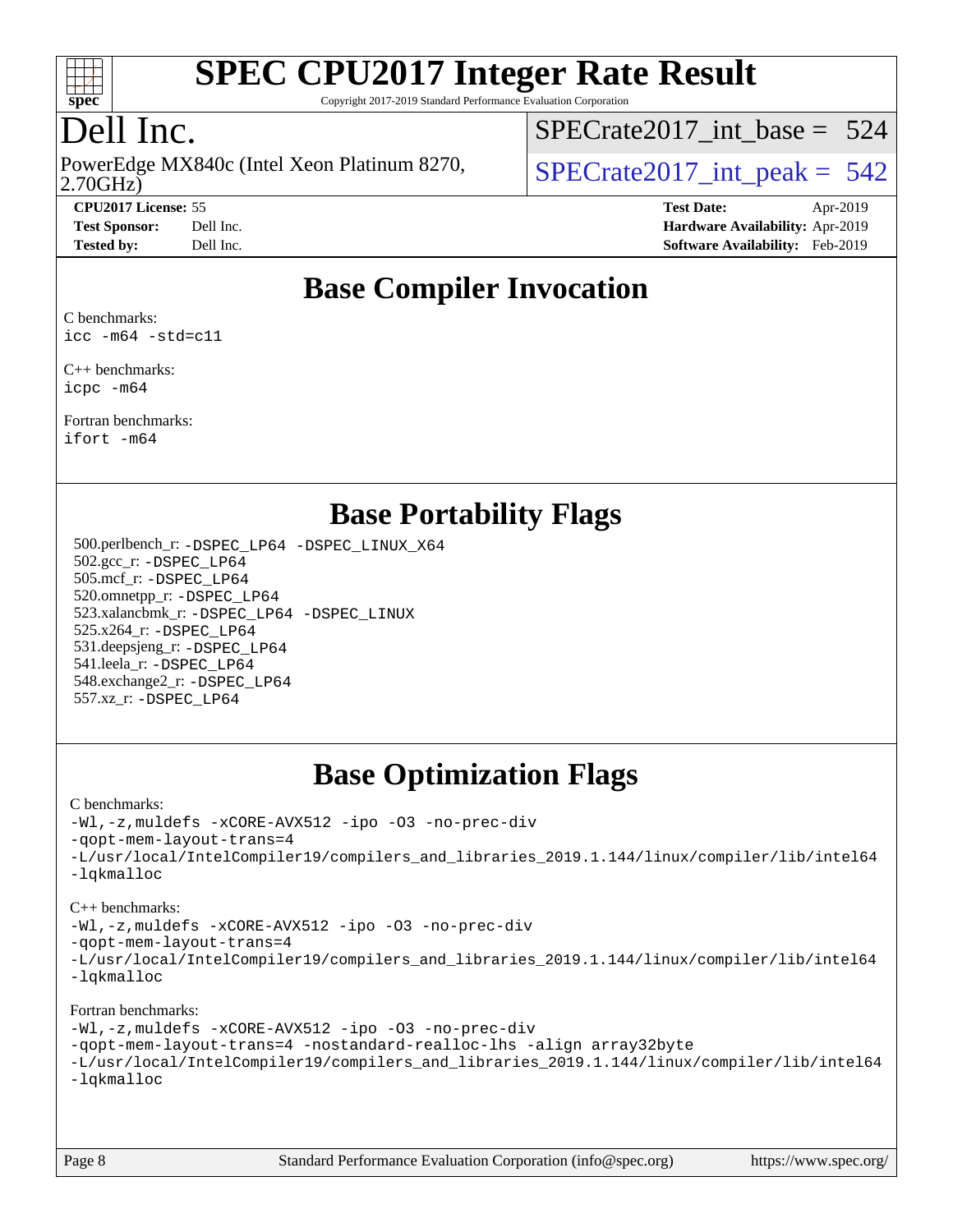

Copyright 2017-2019 Standard Performance Evaluation Corporation

### Dell Inc.

2.70GHz) PowerEdge MX840c (Intel Xeon Platinum 8270,  $\vert$  [SPECrate2017\\_int\\_peak =](http://www.spec.org/auto/cpu2017/Docs/result-fields.html#SPECrate2017intpeak) 542

[SPECrate2017\\_int\\_base =](http://www.spec.org/auto/cpu2017/Docs/result-fields.html#SPECrate2017intbase) 524

**[CPU2017 License:](http://www.spec.org/auto/cpu2017/Docs/result-fields.html#CPU2017License)** 55 **[Test Date:](http://www.spec.org/auto/cpu2017/Docs/result-fields.html#TestDate)** Apr-2019 **[Test Sponsor:](http://www.spec.org/auto/cpu2017/Docs/result-fields.html#TestSponsor)** Dell Inc. **[Hardware Availability:](http://www.spec.org/auto/cpu2017/Docs/result-fields.html#HardwareAvailability)** Apr-2019 **[Tested by:](http://www.spec.org/auto/cpu2017/Docs/result-fields.html#Testedby)** Dell Inc. **[Software Availability:](http://www.spec.org/auto/cpu2017/Docs/result-fields.html#SoftwareAvailability)** Feb-2019

### **[Peak Compiler Invocation](http://www.spec.org/auto/cpu2017/Docs/result-fields.html#PeakCompilerInvocation)**

[C benchmarks \(except as noted below\):](http://www.spec.org/auto/cpu2017/Docs/result-fields.html#Cbenchmarksexceptasnotedbelow) [icc -m64 -std=c11](http://www.spec.org/cpu2017/results/res2019q3/cpu2017-20190624-15376.flags.html#user_CCpeak_intel_icc_64bit_c11_33ee0cdaae7deeeab2a9725423ba97205ce30f63b9926c2519791662299b76a0318f32ddfffdc46587804de3178b4f9328c46fa7c2b0cd779d7a61945c91cd35)

502.gcc\_r: [icc -m32 -std=c11 -L/usr/local/IntelCompiler19/compilers\\_and\\_libraries\\_2019.1.144/linux/compiler/lib/ia32\\_lin](http://www.spec.org/cpu2017/results/res2019q3/cpu2017-20190624-15376.flags.html#user_peakCCLD502_gcc_r_intel_icc_40453ff6bf9521e1d4c2d3e2fb99253a88fa516366d57fe908127cec2d2803e1a519020f7199618d366f5331d17d60a40bdca38a56a807895183dcecb671b0e5)

[C++ benchmarks \(except as noted below\):](http://www.spec.org/auto/cpu2017/Docs/result-fields.html#CXXbenchmarksexceptasnotedbelow) [icpc -m64](http://www.spec.org/cpu2017/results/res2019q3/cpu2017-20190624-15376.flags.html#user_CXXpeak_intel_icpc_64bit_4ecb2543ae3f1412ef961e0650ca070fec7b7afdcd6ed48761b84423119d1bf6bdf5cad15b44d48e7256388bc77273b966e5eb805aefd121eb22e9299b2ec9d9)

523.xalancbmk\_r: [icpc -m32 -L/usr/local/IntelCompiler19/compilers\\_and\\_libraries\\_2019.1.144/linux/compiler/lib/ia32\\_lin](http://www.spec.org/cpu2017/results/res2019q3/cpu2017-20190624-15376.flags.html#user_peakCXXLD523_xalancbmk_r_intel_icpc_da1545662a59c569b62a27824af614167f9a0289efc0155d279b219af3bd2ccb3c10a77eb36bcb264d681e48d9166bbcec9d21ef2c85e5a63a687a8887ddded7)

[Fortran benchmarks](http://www.spec.org/auto/cpu2017/Docs/result-fields.html#Fortranbenchmarks): [ifort -m64](http://www.spec.org/cpu2017/results/res2019q3/cpu2017-20190624-15376.flags.html#user_FCpeak_intel_ifort_64bit_24f2bb282fbaeffd6157abe4f878425411749daecae9a33200eee2bee2fe76f3b89351d69a8130dd5949958ce389cf37ff59a95e7a40d588e8d3a57e0c3fd751)

### **[Peak Portability Flags](http://www.spec.org/auto/cpu2017/Docs/result-fields.html#PeakPortabilityFlags)**

 500.perlbench\_r: [-DSPEC\\_LP64](http://www.spec.org/cpu2017/results/res2019q3/cpu2017-20190624-15376.flags.html#b500.perlbench_r_peakPORTABILITY_DSPEC_LP64) [-DSPEC\\_LINUX\\_X64](http://www.spec.org/cpu2017/results/res2019q3/cpu2017-20190624-15376.flags.html#b500.perlbench_r_peakCPORTABILITY_DSPEC_LINUX_X64) 502.gcc\_r: [-D\\_FILE\\_OFFSET\\_BITS=64](http://www.spec.org/cpu2017/results/res2019q3/cpu2017-20190624-15376.flags.html#user_peakPORTABILITY502_gcc_r_file_offset_bits_64_5ae949a99b284ddf4e95728d47cb0843d81b2eb0e18bdfe74bbf0f61d0b064f4bda2f10ea5eb90e1dcab0e84dbc592acfc5018bc955c18609f94ddb8d550002c) 505.mcf\_r: [-DSPEC\\_LP64](http://www.spec.org/cpu2017/results/res2019q3/cpu2017-20190624-15376.flags.html#suite_peakPORTABILITY505_mcf_r_DSPEC_LP64) 520.omnetpp\_r: [-DSPEC\\_LP64](http://www.spec.org/cpu2017/results/res2019q3/cpu2017-20190624-15376.flags.html#suite_peakPORTABILITY520_omnetpp_r_DSPEC_LP64) 523.xalancbmk\_r: [-D\\_FILE\\_OFFSET\\_BITS=64](http://www.spec.org/cpu2017/results/res2019q3/cpu2017-20190624-15376.flags.html#user_peakPORTABILITY523_xalancbmk_r_file_offset_bits_64_5ae949a99b284ddf4e95728d47cb0843d81b2eb0e18bdfe74bbf0f61d0b064f4bda2f10ea5eb90e1dcab0e84dbc592acfc5018bc955c18609f94ddb8d550002c) [-DSPEC\\_LINUX](http://www.spec.org/cpu2017/results/res2019q3/cpu2017-20190624-15376.flags.html#b523.xalancbmk_r_peakCXXPORTABILITY_DSPEC_LINUX) 525.x264\_r: [-DSPEC\\_LP64](http://www.spec.org/cpu2017/results/res2019q3/cpu2017-20190624-15376.flags.html#suite_peakPORTABILITY525_x264_r_DSPEC_LP64) 531.deepsjeng\_r: [-DSPEC\\_LP64](http://www.spec.org/cpu2017/results/res2019q3/cpu2017-20190624-15376.flags.html#suite_peakPORTABILITY531_deepsjeng_r_DSPEC_LP64) 541.leela\_r: [-DSPEC\\_LP64](http://www.spec.org/cpu2017/results/res2019q3/cpu2017-20190624-15376.flags.html#suite_peakPORTABILITY541_leela_r_DSPEC_LP64) 548.exchange2\_r: [-DSPEC\\_LP64](http://www.spec.org/cpu2017/results/res2019q3/cpu2017-20190624-15376.flags.html#suite_peakPORTABILITY548_exchange2_r_DSPEC_LP64) 557.xz\_r: [-DSPEC\\_LP64](http://www.spec.org/cpu2017/results/res2019q3/cpu2017-20190624-15376.flags.html#suite_peakPORTABILITY557_xz_r_DSPEC_LP64)

### **[Peak Optimization Flags](http://www.spec.org/auto/cpu2017/Docs/result-fields.html#PeakOptimizationFlags)**

[C benchmarks](http://www.spec.org/auto/cpu2017/Docs/result-fields.html#Cbenchmarks):

```
 500.perlbench_r: -Wl,-z,muldefs -prof-gen(pass 1) -prof-use(pass 2) -ipo
-xCORE-AVX512 -O3 -no-prec-div -qopt-mem-layout-trans=4
-fno-strict-overflow
-L/usr/local/IntelCompiler19/compilers_and_libraries_2019.1.144/linux/compiler/lib/intel64
-lqkmalloc
 502.gcc_r: -Wl,-z,muldefs -prof-gen(pass 1) -prof-use(pass 2) -ipo
-xCORE-AVX512 -O3 -no-prec-div -qopt-mem-layout-trans=4
-L/usr/local/je5.0.1-32/lib -ljemalloc
 505.mcf_r: -Wl,-z,muldefs -xCORE-AVX512 -ipo -O3 -no-prec-div
-qopt-mem-layout-trans=4
```
**(Continued on next page)**

| Page 9 | Standard Performance Evaluation Corporation (info@spec.org) | https://www.spec.org/ |
|--------|-------------------------------------------------------------|-----------------------|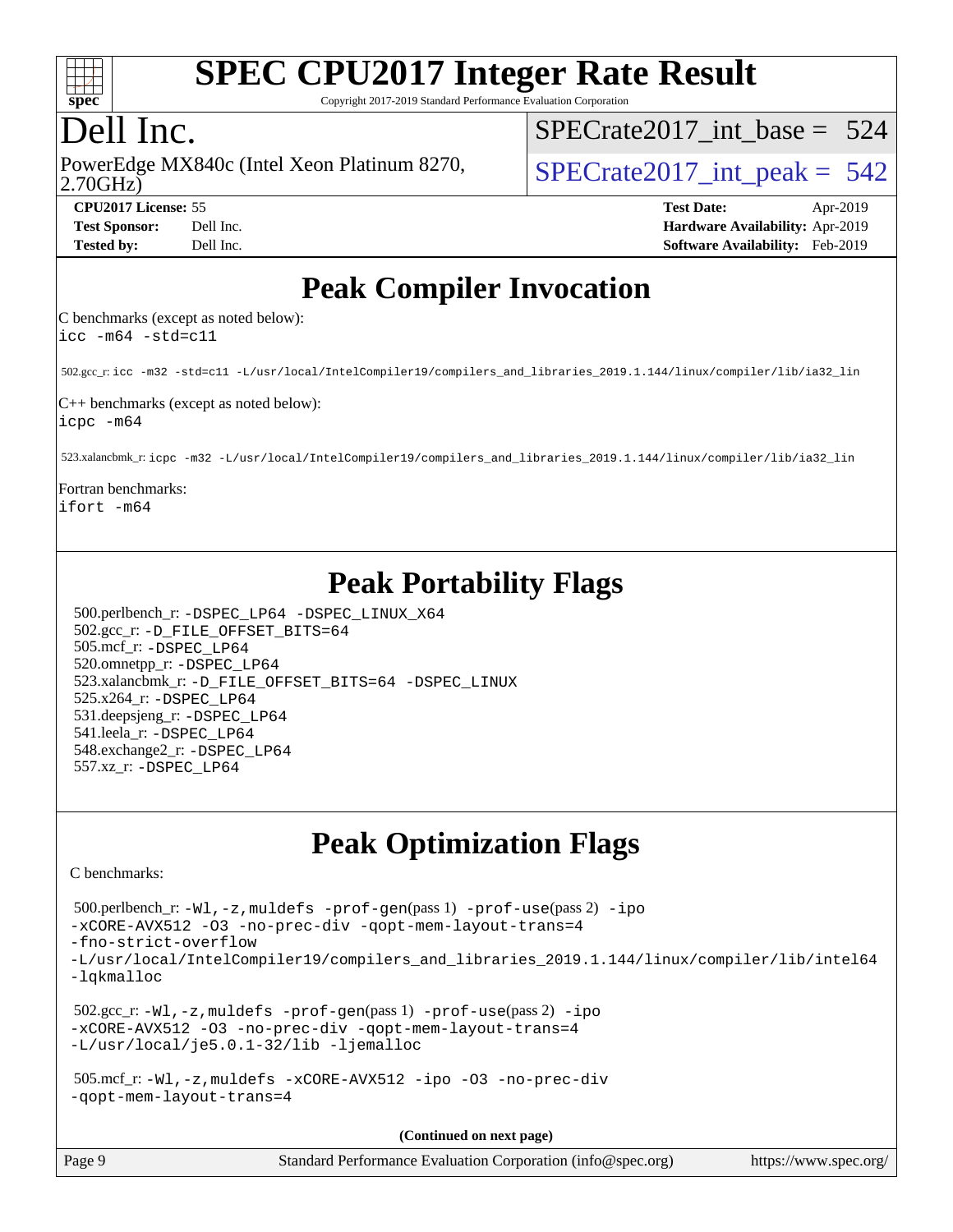

Copyright 2017-2019 Standard Performance Evaluation Corporation

### Dell Inc.

2.70GHz) PowerEdge MX840c (Intel Xeon Platinum 8270,  $\vert$  [SPECrate2017\\_int\\_peak =](http://www.spec.org/auto/cpu2017/Docs/result-fields.html#SPECrate2017intpeak) 542

[SPECrate2017\\_int\\_base =](http://www.spec.org/auto/cpu2017/Docs/result-fields.html#SPECrate2017intbase) 524

| <b>Test Sponsor:</b> | Dell Inc. |
|----------------------|-----------|
| <b>Tested by:</b>    | Dell Inc. |

**[CPU2017 License:](http://www.spec.org/auto/cpu2017/Docs/result-fields.html#CPU2017License)** 55 **[Test Date:](http://www.spec.org/auto/cpu2017/Docs/result-fields.html#TestDate)** Apr-2019 **[Hardware Availability:](http://www.spec.org/auto/cpu2017/Docs/result-fields.html#HardwareAvailability)** Apr-2019 **[Software Availability:](http://www.spec.org/auto/cpu2017/Docs/result-fields.html#SoftwareAvailability)** Feb-2019

## **[Peak Optimization Flags \(Continued\)](http://www.spec.org/auto/cpu2017/Docs/result-fields.html#PeakOptimizationFlags)**

#### 505.mcf\_r (continued):

[-L/usr/local/IntelCompiler19/compilers\\_and\\_libraries\\_2019.1.144/linux/compiler/lib/intel64](http://www.spec.org/cpu2017/results/res2019q3/cpu2017-20190624-15376.flags.html#user_peakEXTRA_LIBS505_mcf_r_qkmalloc_link_f25da0aa8cf9bced0533715046f0c2fbfb1a7191e3e496916672e09b4c388a884c4c7e4862cb529343da2264b43416df65c99fd1ddbf5dd13ae6d3130cf47881) [-lqkmalloc](http://www.spec.org/cpu2017/results/res2019q3/cpu2017-20190624-15376.flags.html#user_peakEXTRA_LIBS505_mcf_r_qkmalloc_link_lib_79a818439969f771c6bc311cfd333c00fc099dad35c030f5aab9dda831713d2015205805422f83de8875488a2991c0a156aaa600e1f9138f8fc37004abc96dc5) 525.x264\_r: [-Wl,-z,muldefs](http://www.spec.org/cpu2017/results/res2019q3/cpu2017-20190624-15376.flags.html#user_peakEXTRA_LDFLAGS525_x264_r_link_force_multiple1_b4cbdb97b34bdee9ceefcfe54f4c8ea74255f0b02a4b23e853cdb0e18eb4525ac79b5a88067c842dd0ee6996c24547a27a4b99331201badda8798ef8a743f577) [-xCORE-AVX512](http://www.spec.org/cpu2017/results/res2019q3/cpu2017-20190624-15376.flags.html#user_peakCOPTIMIZE525_x264_r_f-xCORE-AVX512) [-ipo](http://www.spec.org/cpu2017/results/res2019q3/cpu2017-20190624-15376.flags.html#user_peakCOPTIMIZE525_x264_r_f-ipo) [-O3](http://www.spec.org/cpu2017/results/res2019q3/cpu2017-20190624-15376.flags.html#user_peakCOPTIMIZE525_x264_r_f-O3) [-no-prec-div](http://www.spec.org/cpu2017/results/res2019q3/cpu2017-20190624-15376.flags.html#user_peakCOPTIMIZE525_x264_r_f-no-prec-div) [-qopt-mem-layout-trans=4](http://www.spec.org/cpu2017/results/res2019q3/cpu2017-20190624-15376.flags.html#user_peakCOPTIMIZE525_x264_r_f-qopt-mem-layout-trans_fa39e755916c150a61361b7846f310bcdf6f04e385ef281cadf3647acec3f0ae266d1a1d22d972a7087a248fd4e6ca390a3634700869573d231a252c784941a8) [-fno-alias](http://www.spec.org/cpu2017/results/res2019q3/cpu2017-20190624-15376.flags.html#user_peakEXTRA_OPTIMIZE525_x264_r_f-no-alias_77dbac10d91cbfe898fbf4a29d1b29b694089caa623bdd1baccc9957d4edbe8d106c0b357e2748a65b44fc9e83d78098bb898077f3fe92f9faf24f7bd4a07ed7) [-L/usr/local/IntelCompiler19/compilers\\_and\\_libraries\\_2019.1.144/linux/compiler/lib/intel64](http://www.spec.org/cpu2017/results/res2019q3/cpu2017-20190624-15376.flags.html#user_peakEXTRA_LIBS525_x264_r_qkmalloc_link_f25da0aa8cf9bced0533715046f0c2fbfb1a7191e3e496916672e09b4c388a884c4c7e4862cb529343da2264b43416df65c99fd1ddbf5dd13ae6d3130cf47881) [-lqkmalloc](http://www.spec.org/cpu2017/results/res2019q3/cpu2017-20190624-15376.flags.html#user_peakEXTRA_LIBS525_x264_r_qkmalloc_link_lib_79a818439969f771c6bc311cfd333c00fc099dad35c030f5aab9dda831713d2015205805422f83de8875488a2991c0a156aaa600e1f9138f8fc37004abc96dc5) 557.xz\_r: Same as 505.mcf\_r [C++ benchmarks:](http://www.spec.org/auto/cpu2017/Docs/result-fields.html#CXXbenchmarks) 520.omnetpp\_r: [-Wl,-z,muldefs](http://www.spec.org/cpu2017/results/res2019q3/cpu2017-20190624-15376.flags.html#user_peakEXTRA_LDFLAGS520_omnetpp_r_link_force_multiple1_b4cbdb97b34bdee9ceefcfe54f4c8ea74255f0b02a4b23e853cdb0e18eb4525ac79b5a88067c842dd0ee6996c24547a27a4b99331201badda8798ef8a743f577) [-xCORE-AVX512](http://www.spec.org/cpu2017/results/res2019q3/cpu2017-20190624-15376.flags.html#user_peakCXXOPTIMIZE520_omnetpp_r_f-xCORE-AVX512) [-ipo](http://www.spec.org/cpu2017/results/res2019q3/cpu2017-20190624-15376.flags.html#user_peakCXXOPTIMIZE520_omnetpp_r_f-ipo) [-O3](http://www.spec.org/cpu2017/results/res2019q3/cpu2017-20190624-15376.flags.html#user_peakCXXOPTIMIZE520_omnetpp_r_f-O3) [-no-prec-div](http://www.spec.org/cpu2017/results/res2019q3/cpu2017-20190624-15376.flags.html#user_peakCXXOPTIMIZE520_omnetpp_r_f-no-prec-div) [-qopt-mem-layout-trans=4](http://www.spec.org/cpu2017/results/res2019q3/cpu2017-20190624-15376.flags.html#user_peakCXXOPTIMIZE520_omnetpp_r_f-qopt-mem-layout-trans_fa39e755916c150a61361b7846f310bcdf6f04e385ef281cadf3647acec3f0ae266d1a1d22d972a7087a248fd4e6ca390a3634700869573d231a252c784941a8) [-L/usr/local/IntelCompiler19/compilers\\_and\\_libraries\\_2019.1.144/linux/compiler/lib/intel64](http://www.spec.org/cpu2017/results/res2019q3/cpu2017-20190624-15376.flags.html#user_peakEXTRA_LIBS520_omnetpp_r_qkmalloc_link_f25da0aa8cf9bced0533715046f0c2fbfb1a7191e3e496916672e09b4c388a884c4c7e4862cb529343da2264b43416df65c99fd1ddbf5dd13ae6d3130cf47881) [-lqkmalloc](http://www.spec.org/cpu2017/results/res2019q3/cpu2017-20190624-15376.flags.html#user_peakEXTRA_LIBS520_omnetpp_r_qkmalloc_link_lib_79a818439969f771c6bc311cfd333c00fc099dad35c030f5aab9dda831713d2015205805422f83de8875488a2991c0a156aaa600e1f9138f8fc37004abc96dc5) 523.xalancbmk\_r:  $-W1$ ,  $-z$ , muldefs  $-prof-qen(pass 1)$   $-prof-use(pass 2) -ipo$  $-prof-use(pass 2) -ipo$  $-prof-use(pass 2) -ipo$ [-xCORE-AVX512](http://www.spec.org/cpu2017/results/res2019q3/cpu2017-20190624-15376.flags.html#user_peakPASS2_CXXOPTIMIZE523_xalancbmk_r_f-xCORE-AVX512) [-O3](http://www.spec.org/cpu2017/results/res2019q3/cpu2017-20190624-15376.flags.html#user_peakPASS1_CXXOPTIMIZEPASS2_CXXOPTIMIZE523_xalancbmk_r_f-O3) [-no-prec-div](http://www.spec.org/cpu2017/results/res2019q3/cpu2017-20190624-15376.flags.html#user_peakPASS1_CXXOPTIMIZEPASS2_CXXOPTIMIZE523_xalancbmk_r_f-no-prec-div) [-qopt-mem-layout-trans=4](http://www.spec.org/cpu2017/results/res2019q3/cpu2017-20190624-15376.flags.html#user_peakPASS1_CXXOPTIMIZEPASS2_CXXOPTIMIZE523_xalancbmk_r_f-qopt-mem-layout-trans_fa39e755916c150a61361b7846f310bcdf6f04e385ef281cadf3647acec3f0ae266d1a1d22d972a7087a248fd4e6ca390a3634700869573d231a252c784941a8) [-L/usr/local/je5.0.1-32/lib](http://www.spec.org/cpu2017/results/res2019q3/cpu2017-20190624-15376.flags.html#user_peakEXTRA_LIBS523_xalancbmk_r_jemalloc_link_path32_e29f22e8e6c17053bbc6a0971f5a9c01a601a06bb1a59df2084b77a2fe0a2995b64fd4256feaeea39eeba3aae142e96e2b2b0a28974019c0c0c88139a84f900a) [-ljemalloc](http://www.spec.org/cpu2017/results/res2019q3/cpu2017-20190624-15376.flags.html#user_peakEXTRA_LIBS523_xalancbmk_r_jemalloc_link_lib_d1249b907c500fa1c0672f44f562e3d0f79738ae9e3c4a9c376d49f265a04b9c99b167ecedbf6711b3085be911c67ff61f150a17b3472be731631ba4d0471706) 531.deepsjeng\_r: Same as 520.omnetpp\_r 541.leela\_r: Same as 520.omnetpp\_r [Fortran benchmarks:](http://www.spec.org/auto/cpu2017/Docs/result-fields.html#Fortranbenchmarks) [-Wl,-z,muldefs](http://www.spec.org/cpu2017/results/res2019q3/cpu2017-20190624-15376.flags.html#user_FCpeak_link_force_multiple1_b4cbdb97b34bdee9ceefcfe54f4c8ea74255f0b02a4b23e853cdb0e18eb4525ac79b5a88067c842dd0ee6996c24547a27a4b99331201badda8798ef8a743f577) [-xCORE-AVX512](http://www.spec.org/cpu2017/results/res2019q3/cpu2017-20190624-15376.flags.html#user_FCpeak_f-xCORE-AVX512) [-ipo](http://www.spec.org/cpu2017/results/res2019q3/cpu2017-20190624-15376.flags.html#user_FCpeak_f-ipo) [-O3](http://www.spec.org/cpu2017/results/res2019q3/cpu2017-20190624-15376.flags.html#user_FCpeak_f-O3) [-no-prec-div](http://www.spec.org/cpu2017/results/res2019q3/cpu2017-20190624-15376.flags.html#user_FCpeak_f-no-prec-div) [-qopt-mem-layout-trans=4](http://www.spec.org/cpu2017/results/res2019q3/cpu2017-20190624-15376.flags.html#user_FCpeak_f-qopt-mem-layout-trans_fa39e755916c150a61361b7846f310bcdf6f04e385ef281cadf3647acec3f0ae266d1a1d22d972a7087a248fd4e6ca390a3634700869573d231a252c784941a8) [-nostandard-realloc-lhs](http://www.spec.org/cpu2017/results/res2019q3/cpu2017-20190624-15376.flags.html#user_FCpeak_f_2003_std_realloc_82b4557e90729c0f113870c07e44d33d6f5a304b4f63d4c15d2d0f1fab99f5daaed73bdb9275d9ae411527f28b936061aa8b9c8f2d63842963b95c9dd6426b8a) [-align array32byte](http://www.spec.org/cpu2017/results/res2019q3/cpu2017-20190624-15376.flags.html#user_FCpeak_align_array32byte_b982fe038af199962ba9a80c053b8342c548c85b40b8e86eb3cc33dee0d7986a4af373ac2d51c3f7cf710a18d62fdce2948f201cd044323541f22fc0fffc51b6) [-L/usr/local/IntelCompiler19/compilers\\_and\\_libraries\\_2019.1.144/linux/compiler/lib/intel64](http://www.spec.org/cpu2017/results/res2019q3/cpu2017-20190624-15376.flags.html#user_FCpeak_qkmalloc_link_f25da0aa8cf9bced0533715046f0c2fbfb1a7191e3e496916672e09b4c388a884c4c7e4862cb529343da2264b43416df65c99fd1ddbf5dd13ae6d3130cf47881) [-lqkmalloc](http://www.spec.org/cpu2017/results/res2019q3/cpu2017-20190624-15376.flags.html#user_FCpeak_qkmalloc_link_lib_79a818439969f771c6bc311cfd333c00fc099dad35c030f5aab9dda831713d2015205805422f83de8875488a2991c0a156aaa600e1f9138f8fc37004abc96dc5)

The flags files that were used to format this result can be browsed at

<http://www.spec.org/cpu2017/flags/Intel-ic18.0-official-linux64.2019-04-02.html> <http://www.spec.org/cpu2017/flags/Dell-Platform-Flags-PowerEdge14G-revE2.html>

You can also download the XML flags sources by saving the following links: <http://www.spec.org/cpu2017/flags/Intel-ic18.0-official-linux64.2019-04-02.xml> <http://www.spec.org/cpu2017/flags/Dell-Platform-Flags-PowerEdge14G-revE2.xml>